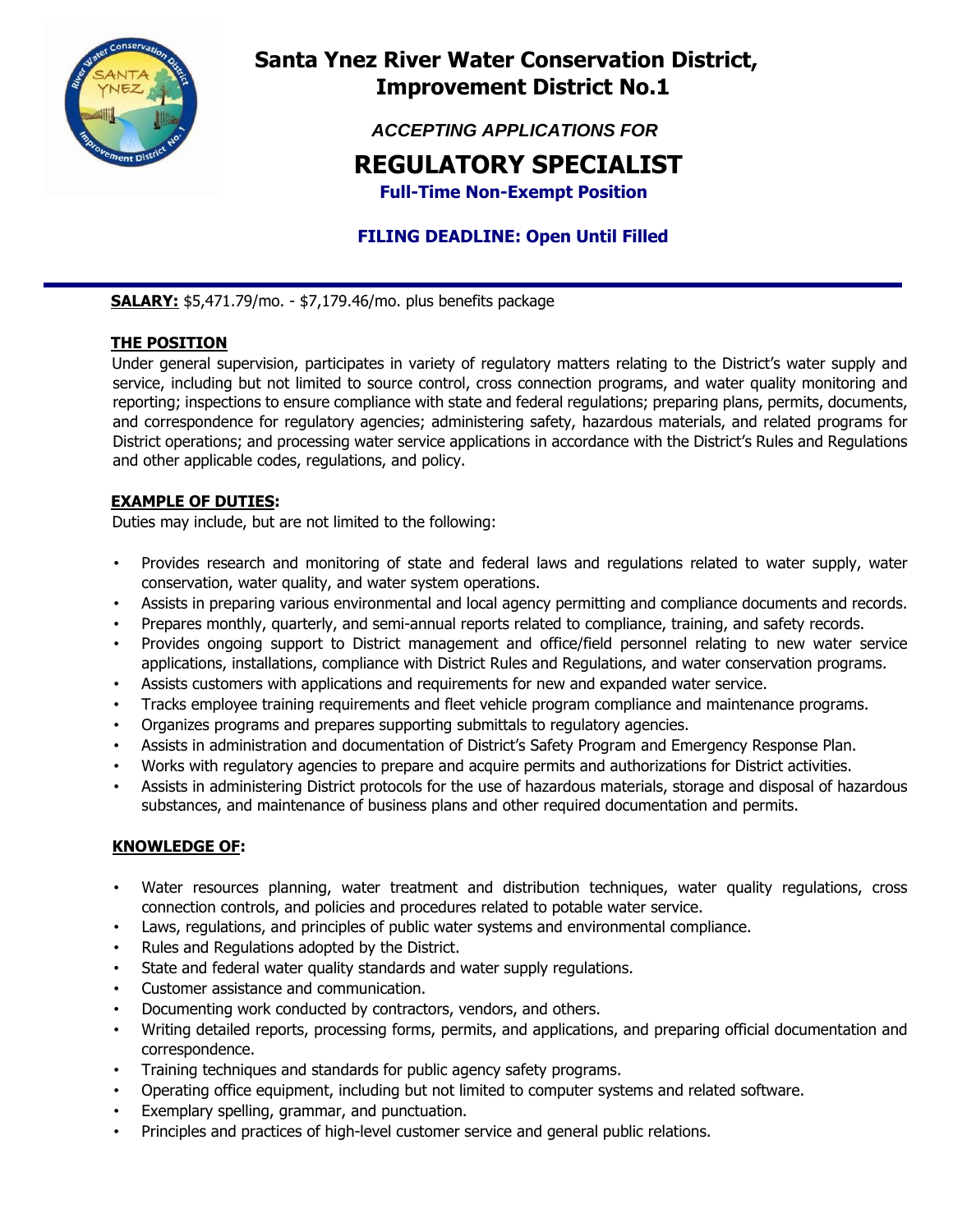### **ABILITY TO:**

- Understand public agency laws, regulations, rules, and policies.
- Read, research, and understand technical and legal/regulatory materials.
- Communicate effectively in both oral and written form.
- Read construction plans, water demand calculations, and technical details regarding water service matters.
- Understand and implement the District's Rules and Regulations.
- Walk and/or stand for extended periods of time.
- Operate assigned equipment and vehicles.
- Effectively work and collaborate with customers and the public at large.
- Proactively engage in problem solving.
- Establish and maintain effective working relationships with all District personnel, outside agencies, consultants, contractors, subcontractors, vendors, and others involved in District business.

#### **MINIMUM QUALIFICATIONS:**

- Education: Completion of college level educational training or Bachelor's degree in physical or environmental Science, engineering, water resources, environmental planning, or related field.
- Experience: Three (3) years experience in regulatory monitoring, environmental compliance, or related activities.
- Driver License: Possession of a valid California Class C Driver License is required at the time of hire. Possession and proof of a good driving record without multiple or serious traffic violations or accidents for at least two (2) years duration. A candidate's driving record cannot contribute to an increase in the District's automobile insurance rates.

#### **BENEFITS:**

- Health, dental, and vision insurance available the first day of the month following enrollment. Employee/family coverage paid by the District up to the maximum allotted by Resolution of the Board of Trustees.
- CalPERS is a defined benefit retirement plan that includes a lifetime benefit determined by a set formula (years of service, age at retirement, and final compensation). An employee who becomes a **"new"** member of CalPERS for the first time on or after **January 1, 2013** (and who was not a member of another California public retirement system prior to that date) will be enrolled in the CalPERS 2% @ 62 benefit formula (with Social Security) with three-year final compensation in accordance with the Public Employees' Pension Reform Act of 2013 (PEPRA). Employees contribute 7.25% of salary towards the employee CalPERS service contribution cost.
- An employee who is a **"classic"** member of CalPERS hired before January 1, 2013 or who has reciprocity with CalPERS or who has less than a six month break in service between employment in a CalPERS (or reciprocal) agency will be enrolled in the 2% at age 55 formula based on the employee's 36 months of highest average annual compensation to a maximum of the annual social security withholding limit.
- The District participates in Social Security.
- Voluntary deferred compensation plan available.
- Disability insurance at a nominal cost to employee on date of hire.
- 10 days vacation accrued each year (vacation accrual can be taken after six months of employment with the District); increases to 20 days after 10 years.
- 12 paid holidays per year.
- 12 days sick leave per year.